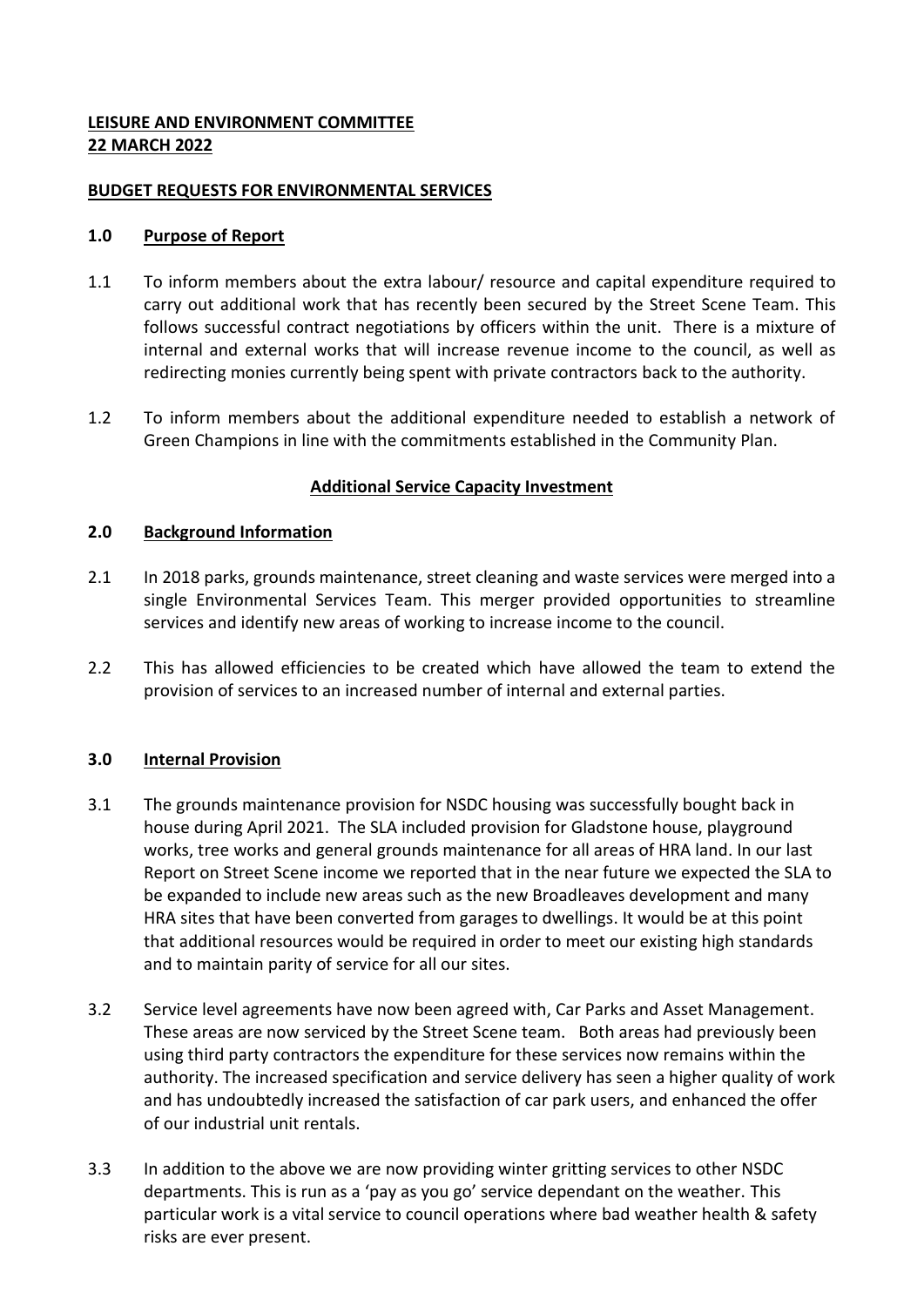## **4.0 External Customers**

- 4.1 In addition to all of the external works highlighted in a previous report Street Scene have now agreed a new 3 year contract with Farnsfield Parish Council to include additional works, not included in previous contracts. There have been new agreements signed with Harby Parish Council as well as additions to the Active4Today SLA which now includes Southwell Leisure Centre.
- 4.2 Externally, grounds maintenance and associated services are now provided to the following parish councils within the district. Approximate income figures for 2021/22 are included for information:

| <b>Bilsthorpe Parish Council</b> | £4,016.00  |
|----------------------------------|------------|
| Chuter Ede School                | £6,636.15  |
| <b>Farnsfield Parish Council</b> | £8,696.00  |
| Hoveringham Parish Council       | £1,675.00  |
| Kings Clipstone Parish Council   | £875.00    |
| <b>Kneesall Parish Council</b>   | £470.00    |
| Lowdham Parish Council           | £13,942.00 |
| <b>Wellow Parish Council</b>     | £440.00    |
| Total:                           | £36,750.15 |

- 4.3 In addition to the above we have managed to negotiate a 1 year extension with Newark Town Council that now sees our agreement with them run until March 2023. This contract brought in £165,902 to the council last year. This contract covers grounds maintenance, parks and play areas, street cleansing and litter bin services. This is included in the Grounds Maintenance Budget.
- 4.4 Increases for the new Financial Year in addition to the above table are as follows

| Harby Parish Council                       | £1,065     |
|--------------------------------------------|------------|
| Farnsfield Parish Council (additions)      | £3,010     |
| Southwell Leisure Centre (addition to SLA) | £1,348.20  |
| <b>HRA SLA additions</b>                   | £15,181.31 |
| <b>Millers Housing Development</b>         | £4,421.78  |
| Total:                                     | £25,026.29 |

## **5.0 Growth of the department**

5.1 In addition to all works tabled above we also offer a suite of additional services to external customers. For example during 20/21 we have brought in an additional £4,835 in monthly,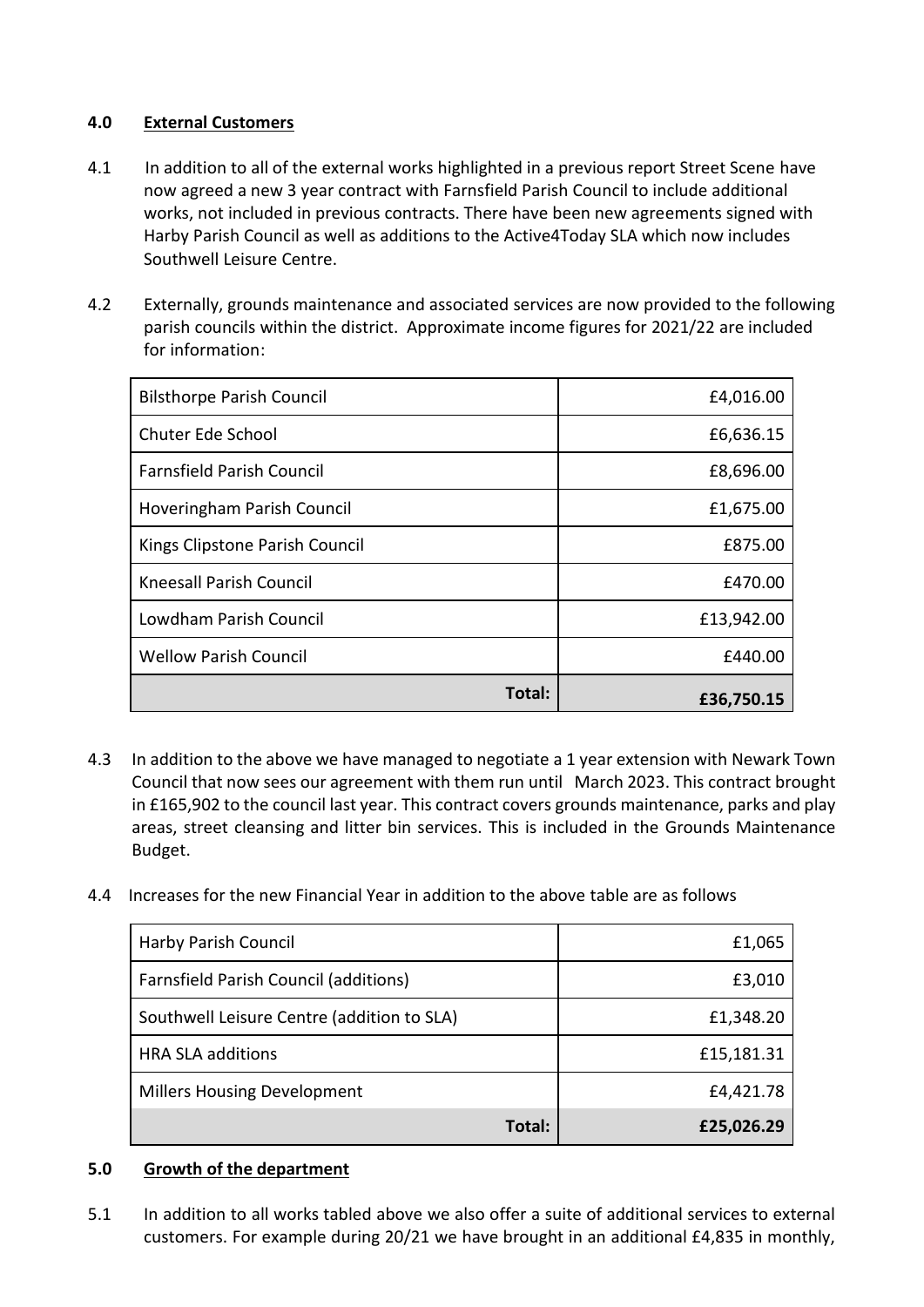quarterly and yearly playground inspection fees. There is an opportunity to develop this further with additional resource.

5.2 As colleagues will be aware all of the increase in income has enabled internal investment. 7 full time members of staff have been recruited to work on the Housing SLA and 1 FT Member of Staff to cover the SLA with Asset Management. We have also recruited 1 member of staff on a Zero Hour Relief contract to assist with Parish Council Tender Wins. This has enabled us to offer more jobs to local people.

## **6.0 Service Offering**

- 6.1 The range of services that we are now able to offer to both external and internal parties are as follows:
	- Street Cleansing
	- Grounds maintenance
	- Winter Gritting
	- Litter and Dog Bin Servicing and Fitting
	- Play area inspections and Repairs
	- Arboricultural services
		- o Tree surveys
			- o Tree works
- 6.2 Recently the department has been able to offer arbicultural services in a collaboration with an external tree surgeon. This relationship allows us to act as "middle man" for many external clients, enabling us to help customers whilst adding an administration fee. At the same time our in-house Street Scene team has been able to conduct small tree works. It is anticipated that there will be further opportunities for additional works once the Council's own Tree & Landscapes Officer is embedded in the role. Again we would need to be resourced sufficiently to absorb the extra work.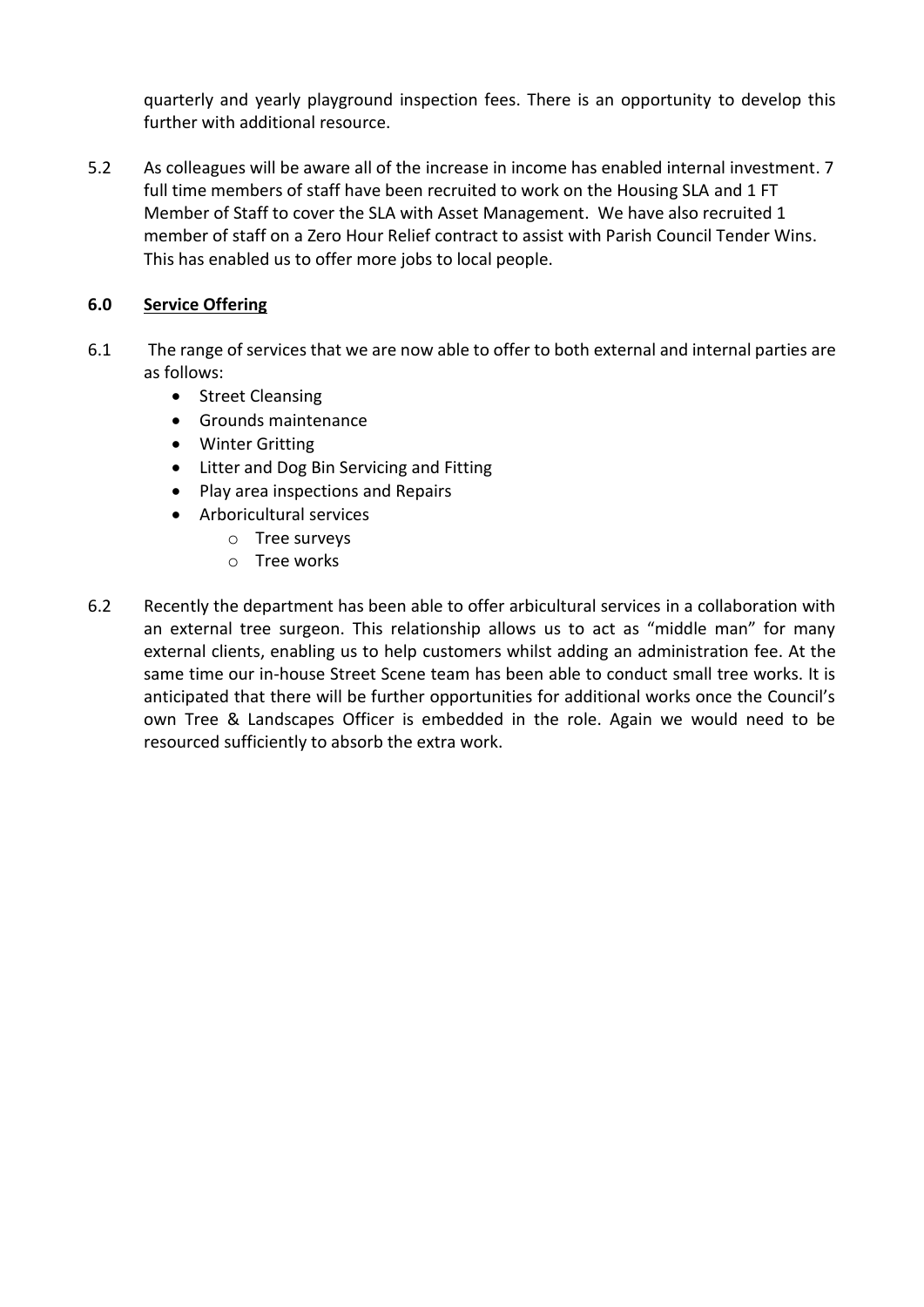# **7.0 Limitations**

7.1 The unit is now at a crossroads. To enable us to move ahead with the additional works tabled above and look to secure additional income we need additional resource in the form of 1 additional member of staff with the appropriate vehicle and equipment. The table below are approximate costings. The cost could fluctuate depending on timing.

| Suitable vehicle complete with ramp & equipment                                                                      | £30,000 |
|----------------------------------------------------------------------------------------------------------------------|---------|
| Ride on mower                                                                                                        | £9,000  |
| Additional machinery                                                                                                 | £4,000  |
| <b>Total capital</b>                                                                                                 | £43,000 |
| Estimated 2022/23 salary + oncosts of full-time<br>employee at NS5, based on 2% pay awards in 2021/22<br>and 2022/23 | £25,690 |
| Uniform and sundries p.a (initial cost would be slightly<br>higher)                                                  | £200    |
| <b>Total revenue</b>                                                                                                 | £25,890 |

- 7.2 Any significant expansion of external or internal service offering will have to be met by internal investment or a reduction in internal service standards. Commercially it is not possible to wait until a "full order book" is achieved before resources are put in place to carry out the contracts. The current team is at full capacity so there is a need to scale up before we can start to bid for additional work to support this additional resource. Officers are confident that they can continue to grow the commercial side of the unit, but investment is needed now if the council is committed to its commerciality agenda.
- 7.3 The additional work/tenders undertaken over the last 2 years has diminished our ability to be agile and the ability react in a timely manner is key to a good commercial response. Potential commercial customers/partners expect us to react in a similar way and time frame as the private contractors we are bidding against. This report highlights the current situation but if the council is to be more commercially active in the future, this is request for investment is unlikely to be the last. Officers feel that the response to this report could shape the way the unit moves forward in the future.

## **Green Champions**

## **8.0**

8.1 Members will be aware of the council's ongoing greening agenda and the important role volunteer group's play within our Cleaner, Safer and Greener programmes. The service relies on such groups to carry out ad hoc and prearranged visits as well as being the local eyes and ears as far as the environment is concerned.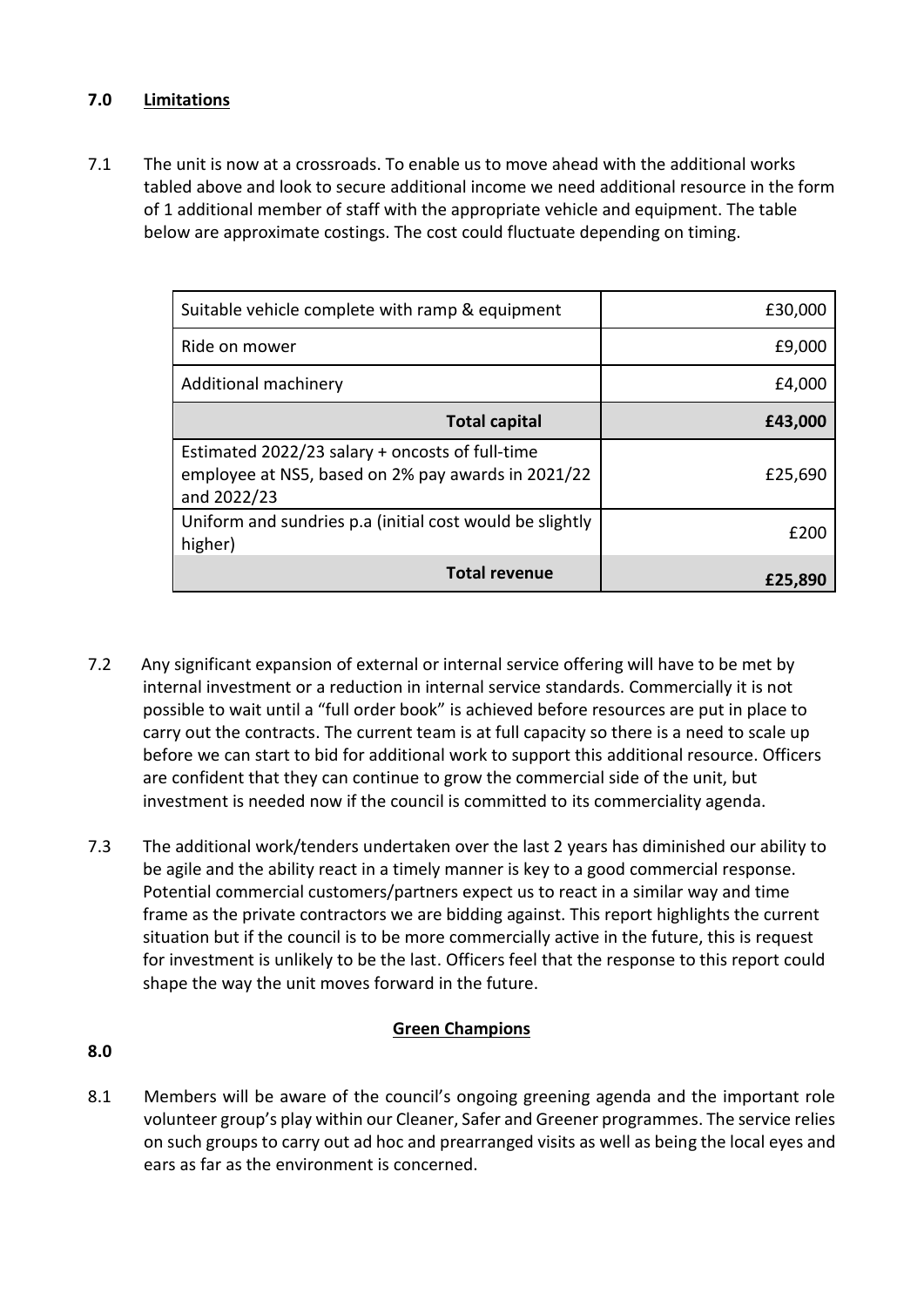- 8.2 Members will also be aware of the council's busy programme of community engagement and resident well-being initiatives. Area "walk about's" and Days of Action being just a couple.
- 8.3 However, there are still areas of land which don't fall under the Council's direct area of responsibility or where residents want to make a positive contribution themselves. Over recent times through the popular Days of Acton or national programmes such as the Great British Spring Clean, the Council has facilitated community litter picks from diverse areas of the district, with the aim of increasing local pride in places and putting more parts of the district under local management where appropriate to do so.
- 8.4 During the last two years we have noted changes in behaviour and lifestyle brought about by the Covid-19 pandemic and high profile news coverage of the Climate Emergency.
	- More people than ever are out walking, visiting parks and green spaces and noticing litter
	- More individuals than ever are asking us for equipment so they can help with litter collection
	- Many volunteers are preferring to go out every day on their own to litter pick, whilst dog walking or during the school run rather than joining a larger group activity
	- We have seen a surge in requests for help via phone calls, customer services requests, emails, text messages and social channels. Keeping track is getting harder
- 8.5 Within the Community Plan there is a commitment to try to formalise this will from local volunteers and communities through what has been called a 'Green Champions' network. And now, with the rollout of the MyAccount web system and the Green Rewards app, there is an opportunity to try to tie some of this together in a more efficient and strategic way.
- 8.6 Currently as part of a business unit collaboration (Community Relations and Environmental Services) we support around 100 event organisers or individuals with volunteer litter picking. However, we are proposing a more high profile branded scheme which encourages new volunteers, helps address increased demand and which helps us support environmental volunteers in a more efficient and manageable way.
- 8.7 In future, it is envisaged that anyone wanting to deliver a community litter picking activity or planting exercise, for example, could make the request via the MyAccount platform. This would enable the Council to arrange for the delivery of litter-pickers, branded high vis vests, litter hoops and bags, as well as agreeing the location for collection of waste collected through the activity. Crucially, what this will enable environmental services to do is develop a map to understand what parts of the district are benefiting from community involvement such as this, whilst then trying to build community capacity in parts of the district that are not.
- 8.8 As an incentive to sign up to the new MyAccount system we aim to recruit around 400 regular volunteers who will be supplied with equipment to litter pick their local area. The equipment being issued on an ongoing loan basis with the resident holding the kit for as long as they require. Information collected through the MyAccount platform will enable the Environmental Services Team to monitor who is utilising the equipment so that unused items can be returned for reuse.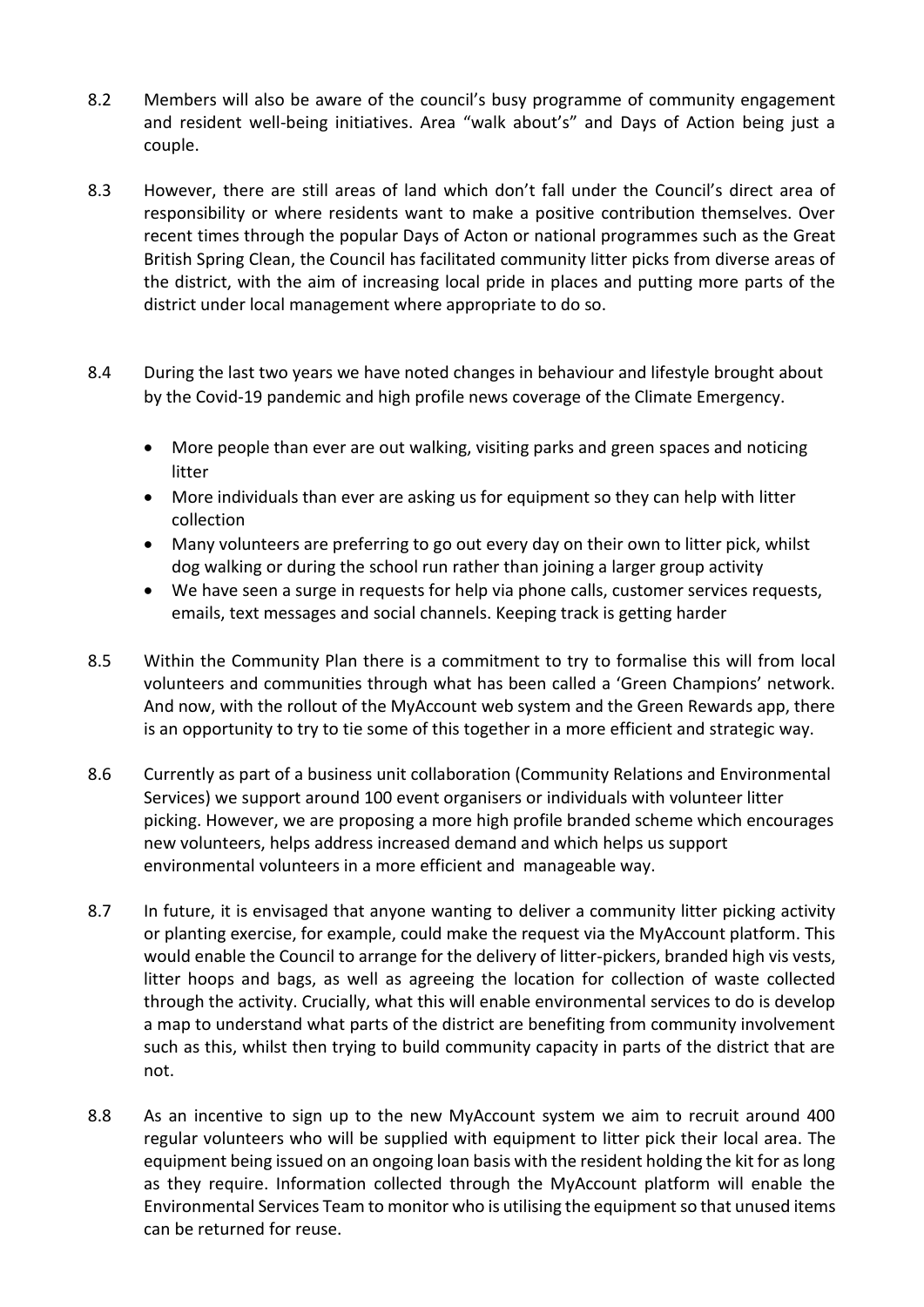- 8.9 With the advent of the Green Rewards app, there may be scope for these residents to be encouraged to log both these cleaner and greener activities, as well as those they do at home, on the app, so that further behaviour change is encouraged across the district as well as people being rewarded for the activities they have undertaken. If this scheme was approved, it would also be the intention to recognise individuals and groups who have made a difference in their communities through some form of annual award and recognition.
- 8.10 In order to facilitate the Green Champions scheme, there is a request for a one-off sum of £15,000 to purchase 400 litter pickers, hoops, bags and branded high vis vests, which the Council would make available to those in the scheme. Clearly, this is a finite sum. However, the aspiration would be that through the Green Rewards app or grants that become available, the Council would look to assist Green Champions into the future by purchasing their own replacement kit, whilst only making Council purchased kit available to new groups.

#### **9.0 Future Opportunities**

- 9.1 **Investment in Capacity -** Currently the business unit has a number of works in the pipeline awaiting a decision on additional resource including a significant maintenance provision for the Middlebeck Housing Estate. Provision of addition staff, vehicle and equipment resource will ensure we are positioned to take advantage of the opportunities presented.
- 9.2 **Green Champions** by encouraging residents to become Green Champions, we create a platform for the communication and implementation of future green initiatives. With key individuals throughout our communities already engaged with the councils green ambitions.

#### **10.0 Equalities Implications**

10.1 There are no equalities implications arising from this report which is about funding. However, should the funding being requested be granted, the schemes may be subject to their own equalities assessments.

## **11.0 Financial Implications - Additional Service capacity Investment** (FIN21-22/3387)

11.1 This report requests the additional funding outlined in paragraph 7.1 above.

#### Revenue

- 11.2 In terms of employee spend together with anticipated uniform costs, the anticipated cost at the bottom of the scale for NS5 is £25,890 which includes an allowance of 2% pay award for both 2021/22 and 2022/23. Where the pay award is awarded lower than this, there will be a slight variation to this.
- 11.3 The additional income as set out at paragraph 4.4 will therefore contribute towards offsetting this additional cost. The shortfall in 2022/23, based on the additional income generation of £25,026 will therefore be £864 which would need to be added to the general fund budget during 2022/23 and future financial years. This will however create capacity in order to generate further income as described at paragraph 5.1. Any additional funding generated, over and above the £25,026 will therefore reduce the additional requirement to the general fund of £864.